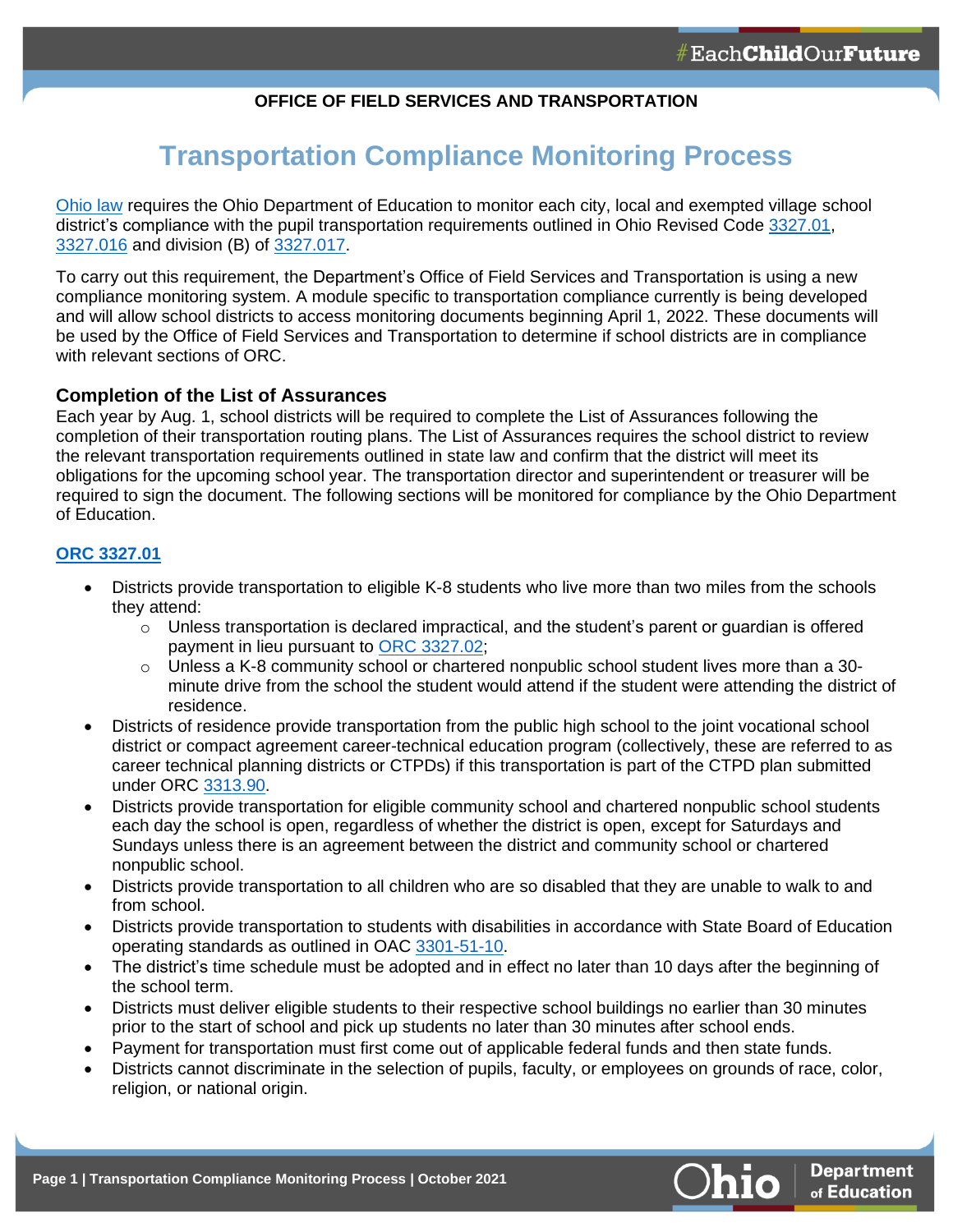# **[ORC 3327.016](https://codes.ohio.gov/ohio-revised-code/section-3327.016)**

- Districts that receive start and end times from community schools and chartered nonpublic schools by April 1 prior to the school year for which they are effective must use the start and end times to develop transportation plans, including routes and schedules, for eligible students and provide the plans to community schools and chartered nonpublic schools within 60 days of receiving the start and end times.
- Districts that receive start and end times from community schools and chartered nonpublic schools after April 1 but before July 1 prior to the school year for which they are effective must attempt to provide transportation plans, including routes and schedules, for eligible students by Aug. 1.
- For any eligible student enrolled after July 1, the district must develop a transportation plan, including routes and schedules, within 14 days of receiving a request for transportation services from the student's parent or guardian.

#### **[ORC 3327.017\(B\)](https://codes.ohio.gov/ohio-revised-code/section-3327.017)**

• Districts cannot use mass transit as a means to transport eligible community school or chartered nonpublic school students in grades K-8 unless the district enters into an agreement with the school authorizing such transportation.

The List of Assurances will contain the above language and will be accessible through the Transportation Compliance Module which will be available to districts beginning April 1, 2022. It must be submitted by Aug. 1 to the Office of Field Services and Transportation and retained for that school year.

## **Parent or School Complaint Process**

The Office of Field Services and Transportation will monitor transportation-related complaints and concerns. A Non-Compliance Investigation Document is available to formally report complaints. This document is available on the [Department's website.](http://education.ohio.gov/Topics/Finance-and-Funding/School-Transportation/Compliance-Monitoring-System-for-School-Related-Pu)

The Office of Field Services and Transportation will address complaints or concerns in the following manner:

- **A.** Parents or community or nonpublic schools may submit complaints by completing and submitting the Non-Compliance Investigation Document by email to [TransportationCompliance@education.ohio.gov.](mailto:TransportationCompliance@education.ohio.gov) The Non-Compliance Investigation Document identifies the specific *legal requirements* with which the district may be out of compliance.
- **B.** Upon written submission, the Office of Field Services and Transportation will review the information provided and contact via email all individuals and schools involved within three business days. The Office of Field Services and Transportation will make appropriate phone calls and gather necessary information to determine if the school district may be out of compliance with the above-mentioned Ohio Revised Code sections. The Office of Field Services and Transportation will review all pertinent information measured against the standard for consistent or prolonged non-compliance and determine if a school district is out of compliance or not within 10 business days.
	- "**Prolonged**" is defined as 10 consecutive school days of non-compliance.
	- "**Consistent**" is defined as 10 total school days of non-compliance in any given semester.
- **C.** The Office of Field Services and Transportation will review the Non-Compliance Investigation Document to determine if the information provided, and any additional information compiled from the investigation (such as phone calls or emails), meets the criteria for non-compliance of transportation responsibilities as referenced in ORC [3327.01,](https://codes.ohio.gov/ohio-revised-code/section-3327.01) [3327.016](https://codes.ohio.gov/ohio-revised-code/section-3327.016) and division (B) of [3327.017.](https://codes.ohio.gov/ohio-revised-code/section-3327.017)